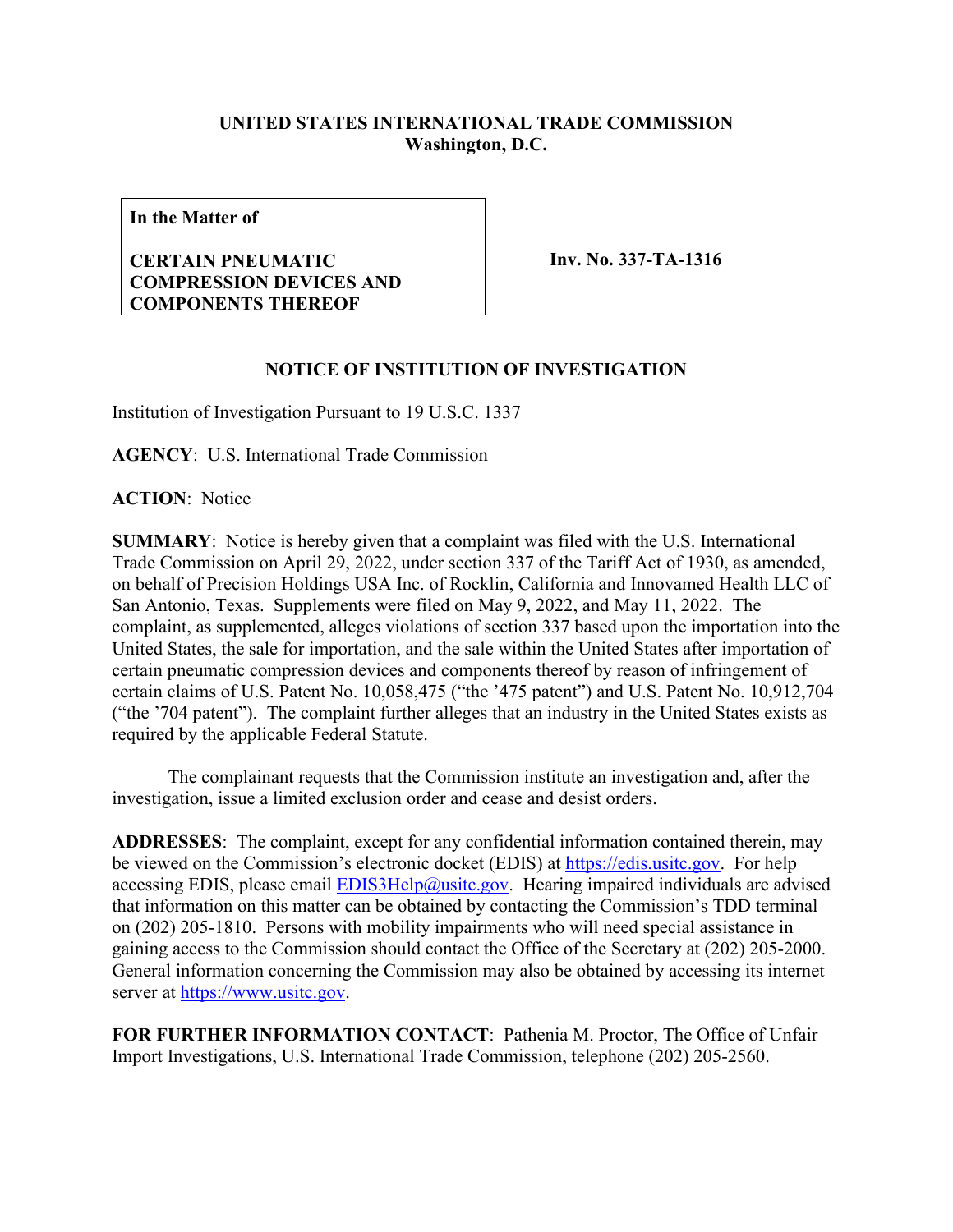#### **SUPPLEMENTARY INFORMATION**:

**AUTHORITY**: The authority for institution of this investigation is contained in section 337 of the Tariff Act of 1930, as amended, 19 U.S.C. 1337, and in section 210.10 of the Commission's Rules of Practice and Procedure, 19 C.F.R. 210.10 (2022).

**SCOPE OF INVESTIGATION**: Having considered the complaint, the U.S. International Trade Commission, on May 31, 2022, **ORDERED THAT** –

(1) Pursuant to subsection (b) of section 337 of the Tariff Act of 1930, as amended, an investigation be instituted to determine whether there is a violation of subsection (a)(1)(B) of section 337 in the importation into the United States, the sale for importation, or the sale within the United States after importation of certain products identified in paragraph (2) by reason of infringement of one or more of claims 16-18 of the '475 patent and claims 1, 3, 4, 11-15, and 18- 20 of the '704 patent, and whether an industry in the United States exists as required by subsection (a)(2) of section 337;

(2) Pursuant to section 210.10(b)(1) of the Commission's Rules of Practice and Procedure, 19 C.F.R. 210.10(b)(1), the plain language description of the accused products or category of accused products, which defines the scope of the investigation, is "portable deep vein thrombosis compression products";

(3) For the purpose of the investigation so instituted, the following are hereby named as parties upon which this notice of investigation shall be served:

(a) The complainant are:

Precision Holdings USA Inc. 2217 Plaza Dr. Rocklin, CA 95765

Innovamed Health LLC 10 Westelm Garden San Antonio, TX 78230

(b) The respondents are the following entities alleged to be in violation of section 337, and are the parties upon which the complaint is to be served:

> ManaMed Inc. 5240 W. Charleston Blvd. Las Vegas, NV 89146

Grandway Healthcare Limited Rm 1705, Kinox Centre No. 9 Hung To Rd. Kwun Tong, Kowloon, Hong Kong, S.A.R. China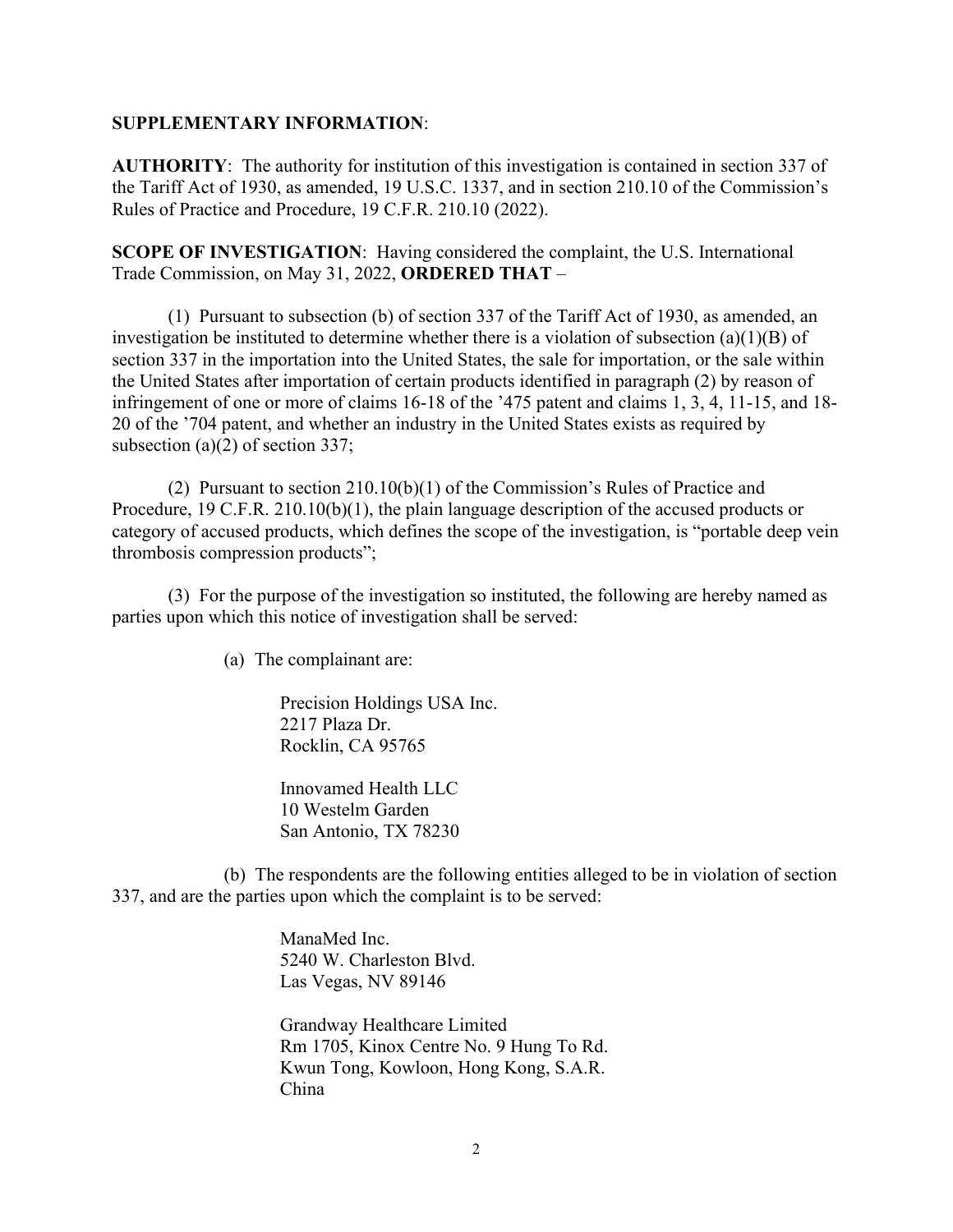Vive Health LLC d/b/a Coretech 8955 Fontana Del Sol Way Naples, FL 34109

Medline Industries Inc. 3 Lakes Drive Northfield, IL 60093-2753

(c) The Office of Unfair Import Investigations, U.S. International Trade Commission, 500 E Street, S.W., Suite 401, Washington, D.C. 20436; and

(4) For the investigation so instituted, the Chief Administrative Law Judge, U.S. International Trade Commission, shall designate the presiding Administrative Law Judge.

Responses to the complaint and the notice of investigation must be submitted by the named respondents in accordance with section 210.13 of the Commission's Rules of Practice and Procedure, 19 C.F.R. 210.13. Pursuant to 19 C.F.R. 201.16(e) and 210.13(a), as amended in 85 Fed. Reg. 15798 (March 19, 2020), such responses will be considered by the Commission if received not later than 20 days after the date of service by the complainants of the complaint and the notice of investigation. Extensions of time for submitting responses to the complaint and the notice of investigation will not be granted unless good cause therefor is shown.

Failure of a respondent to file a timely response to each allegation in the complaint and in this notice may be deemed to constitute a waiver of the right to appear and contest the allegations of the complaint and this notice, and to authorize the administrative law judge and the Commission, without further notice to the respondent, to find the facts to be as alleged in the complaint and this notice and to enter an initial determination and a final determination containing such findings, and may result in the issuance of an exclusion order or a cease and desist order or both directed against the respondent.

By order of the Commission.

 $\sqrt{\pi/2}$ 

Lisa R. Barton Secretary to the Commission

Issued: May 31, 2022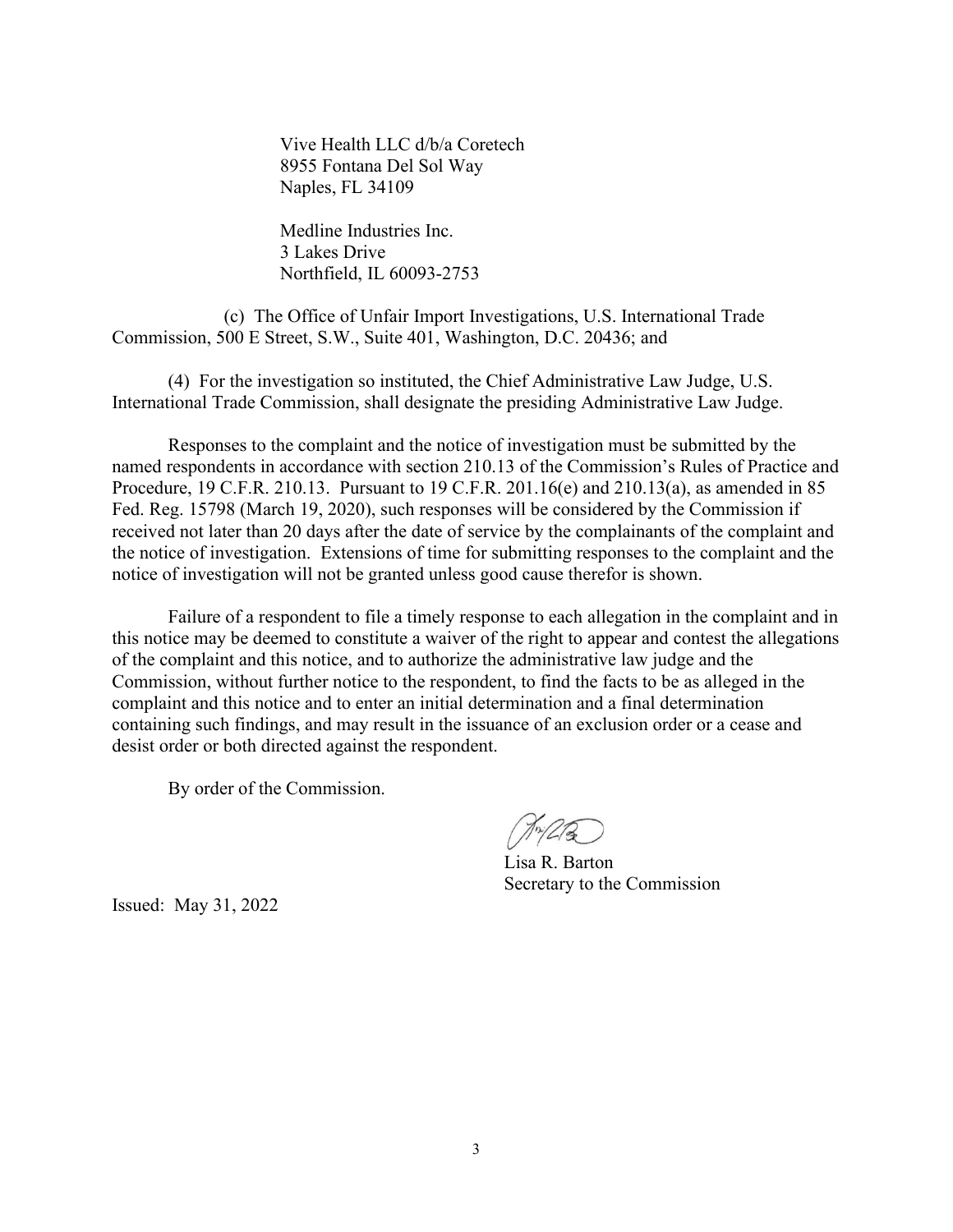### **UNITED STATES INTERNATIONAL TRADE COMMISSION Washington, D.C.**

**In the Matter of**

### **CERTAIN PNEUMATIC COMPRESSION DEVICES AND COMPONENTS THEREOF Investigation No. 337-TA-1316**

#### **DESIGNATION OF OUII ATTORNEY FOR SERVICE OF PROCESS**

The Office of Unfair Import Investigations ("OUII") hereby designates Monisha Deka,

Esq., (202) 205-3180, monisha.deka@usitc.gov, as OUII's lead attorney for service of process. It

is requested that all documents served by the Commission or filed by the parties in the above-

referenced investigation be served upon this attorney.

Respectfully submitted,

Margaret Dofundanal

Margaret Macdonald, Director

**OFFICE OF UNFAIR IMPORT INVESTIGATIONS** U.S. International Trade Commission 500 E Street, S.W., Suite 401 Washington, D.C. 20436 (202) 205-2560 (202) 205-2158 (facsimile)

May 31, 2022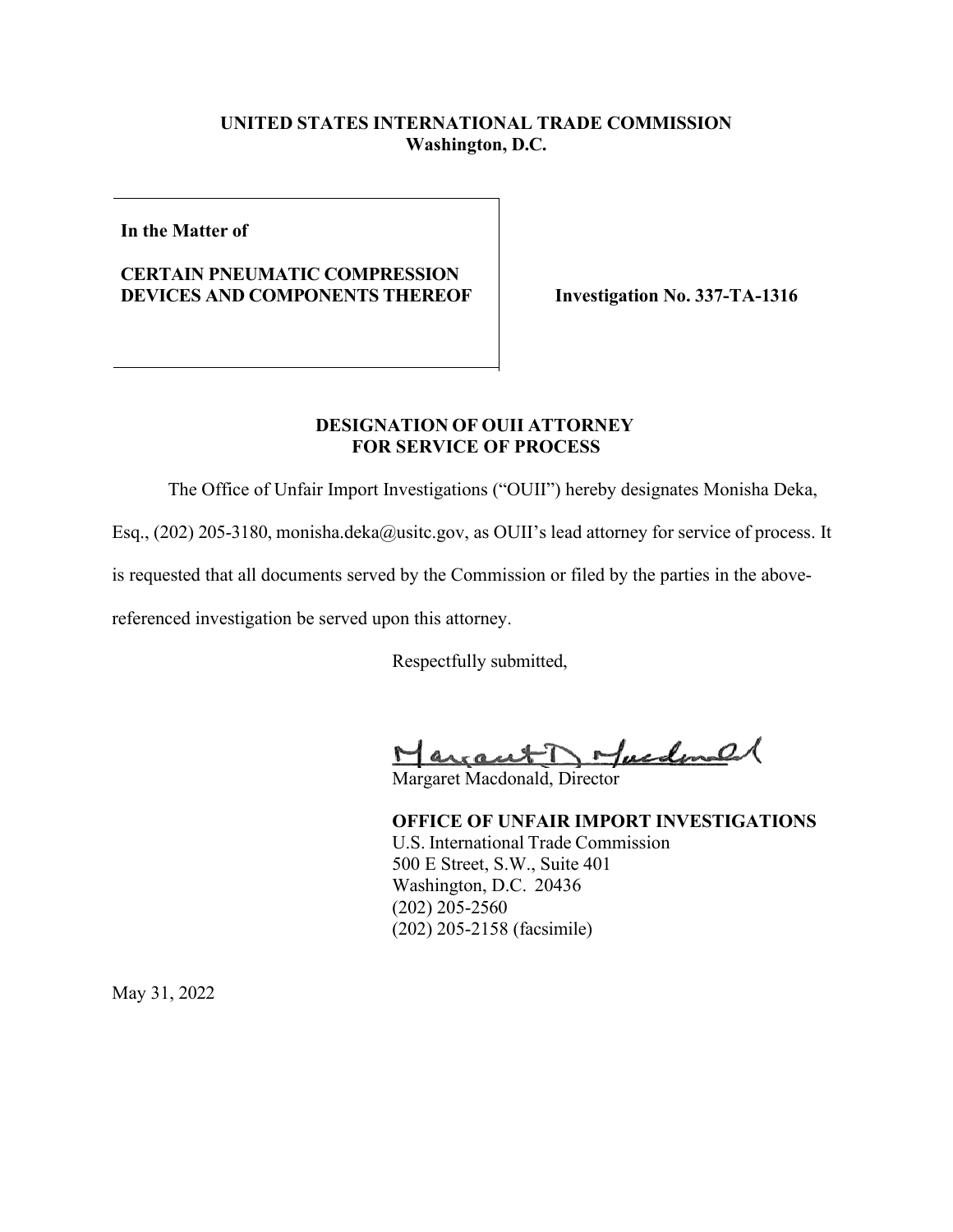#### **CERTAIN PNEUMATIC COMPRESSION DEVICES AND COMPONENTS THEREOF**

#### **PUBLIC CERTIFICATE OF SERVICE**

I, Lisa R. Barton, hereby certify that the attached **INSTITUTION OF INVESTIGATION** has been served via EDIS upon the Commission Investigative Attorney, **Monisha Deka, Esq.**, and the following parties as indicated, on **June 01, 2022**.

Lisa R. Barton, Secretary U.S. International Trade Commission 500 E Street, SW, Room 112 Washington, DC 20436

**Complainants:**

Precision Holdings USA Inc. 2217 Plaza Dr. 5240 Rocklin, CA 95765

Innovamed Health LLC 10 Westelm Garden San Antonio, TX 78230

#### **On Behalf of Complainants:**

Kecia Reynolds, Esq. **PAUL HASTINGS LLP** 2050 M. Street N.W. Washington, DC 20036 Email: [keciareynolds@paulhastings.com](mailto:keciareynolds@paulhastings.com)

#### **Respondents:**

ManaMed Inc. 5240 W. Charleston Blvd. Las Vegas, NV 89146

 $\Box$  Via Hand Delivery  $\Box$  Via Express Delivery ☐ Via First Class Mail ☒ Other: Email Notification of Availability for Download

 $\Box$  Via Hand Delivery  $\Box$  Via Express Delivery ☐ Via First Class Mail ☒ Other: Email Notification of Availability for Download

- $\Box$  Via Hand Delivery  $\Box$  Via Express Delivery ☐ Via First Class Mail  $\boxtimes$  Other: Email Notification of Availability for Download
- $\Box$  Via Hand Delivery  $\Box$  Via Express Delivery ☐ Via First Class Mail ☒ Other: Service to Be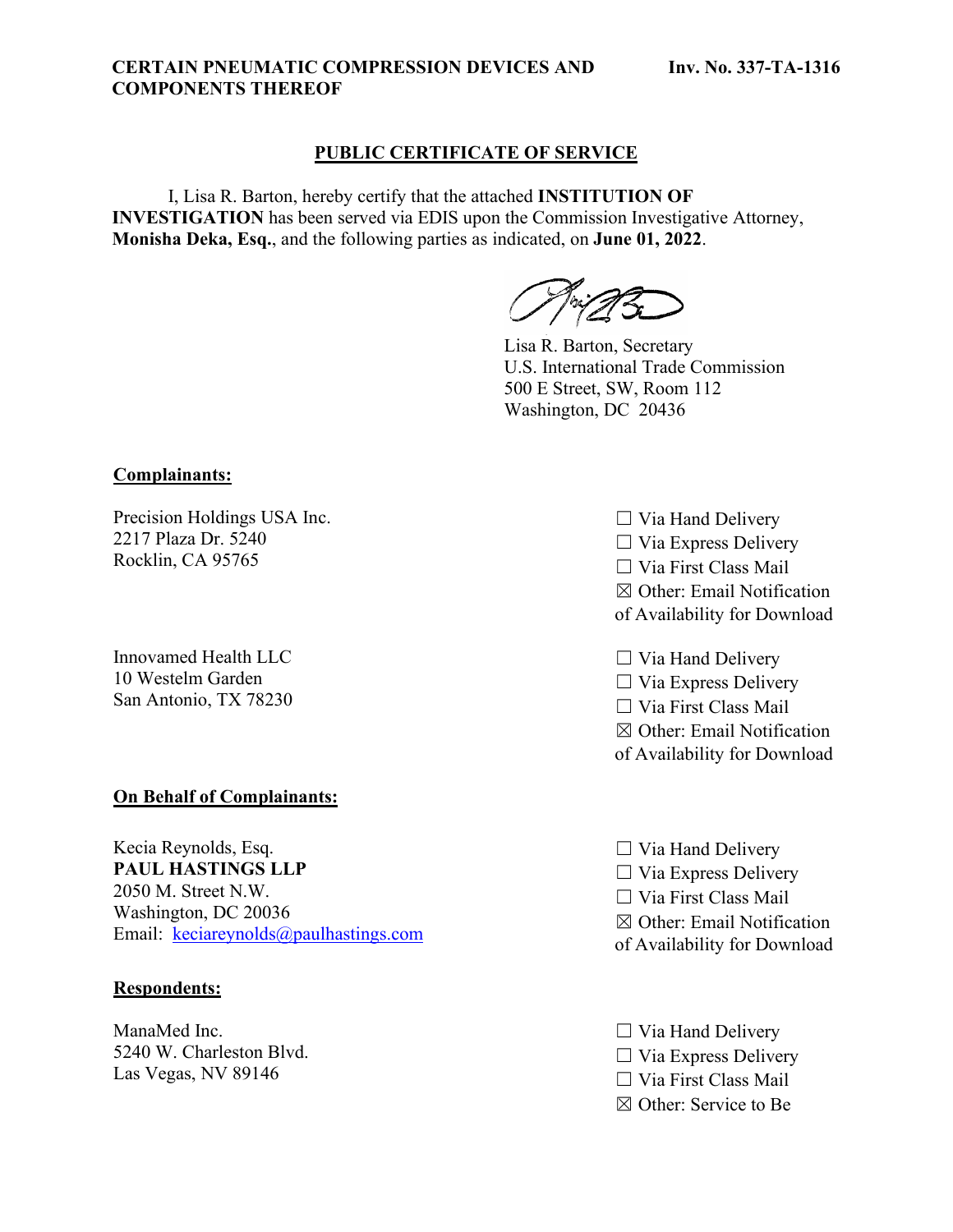#### **CERTAIN PNEUMATIC COMPRESSION DEVICES AND COMPONENTS THEREOF**

Certificate of Service – Page 2

Grandway Healthcare Limited Rm 1705, Kinox Centre No. 9 Hung To Rd. Kwun Tong, Kowloon, Hong Kong, S.A.R. China

Vive Health LLC d/b/a Coretech 8955 Fontana Del Sol Way Naples, FL 34109

Medline Industries Inc. 3 Lakes Drive Northfield, IL 60093

#### **Hong Kong Economic and Trade Office:**

Hong Kong Economic and Trade Office  $1520$   $18<sup>th</sup>$  Street, NW Washington, DC 20036

#### **Government Agencies:**

Lynda Marshall International Section, Antitrust Division U.S. Department of Justice 450 5th Street NW, Room 11000 Washington, DC 20530

Dax Terrill, Chief Exclusion Order Enforcement Branch U.S. Customs and Border Protection Regulations and Rulings 90 K Street NE – 10th Floor Washington, DC 20229

Completed by Complainants

 $\Box$  Via Hand Delivery  $\Box$  Via Express Delivery ☐ Via First Class Mail ☒ Other: Service to Be Completed by Complainants

 $\Box$  Via Hand Delivery ☐ Via Express Delivery ☐ Via First Class Mail ☒ Other: Service to Be Completed by Complainants

 $\Box$  Via Hand Delivery  $\Box$  Via Express Delivery ☐ Via First Class Mail ☒ Other: Service to Be Completed by Complainants

 $\Box$  Via Hand Delivery  $\Box$  Via Express Delivery ☐ Via First Class Mail ☒ Other: Service to Be Completed by *Complainants*

- $\Box$  Via Hand Delivery
- $\Box$  Via Express Delivery
- ☐ Via First Class Mail
- ☒ Other: Email Notification
- of Availability for Download
- $\Box$  Via Hand Delivery
- $\Box$  Via Express Delivery
- ☐ Via First Class Mail
- ☒ Other: Email Notification
- of Availability for Download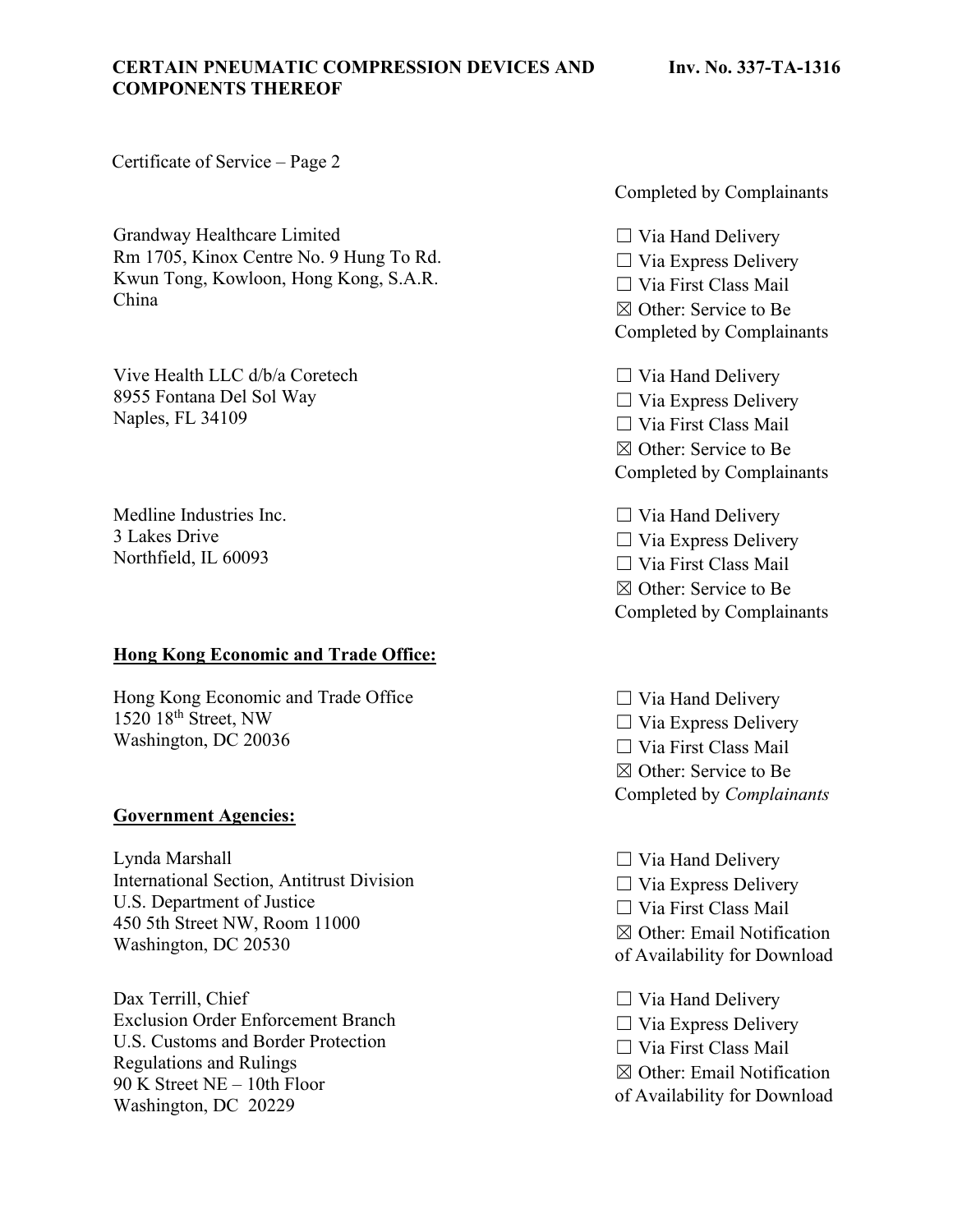#### **CERTAIN PNEUMATIC COMPRESSION DEVICES AND COMPONENTS THEREOF**

Certificate of Service – Page 3

Elizabeth Kraus, Deputy Director International Antitrust, Office of International Affairs Federal Trade Commission 600 Pennsylvania Avenue, Room 498 Washington, DC 20580

Dale D. Berkley, Ph.D., J.D. Office of the General Counsel, PHD, NIH Branch National Institutes of Health 31 Center Drive Bldg. 31, Rm. 47 Bethesda, MD 20892

☐ Via Hand Delivery

☐ Via Express Delivery

☐ Via First Class Mail

☒ Other: Email Notification

of Availability for Download

☐ Via Hand Delivery

☐ Via Express Delivery

☐ Via First Class Mail

☒ Other: Email Notification

of Availability for Download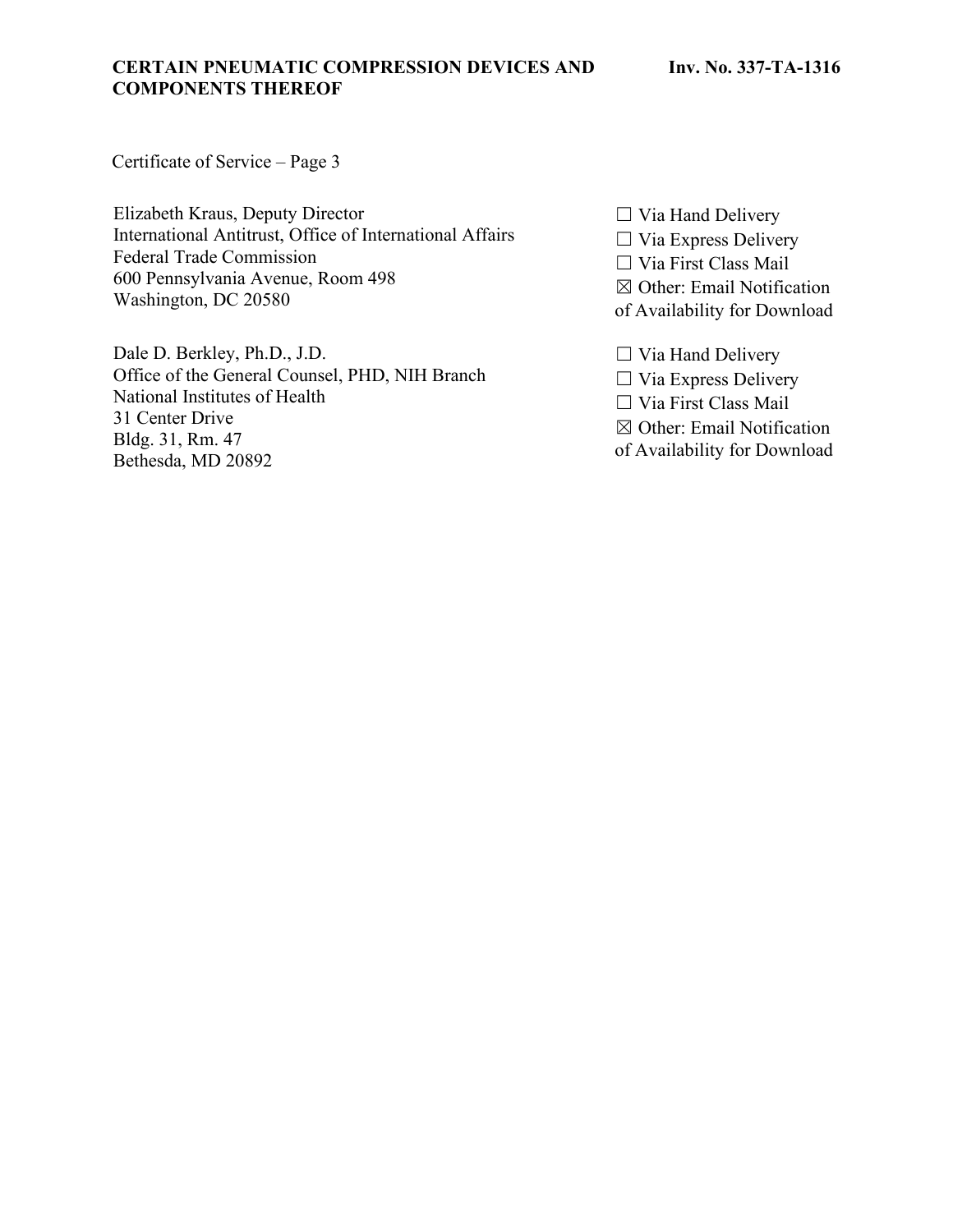

## WASHINGTON, DC 20436

May 31, 2022

Kecia Reynolds Paul Hastings LLP 2050 M Street, NW Washington, DC 20036

### **Re: Certain Pneumatic Compression Devices and Components Thereof Inv. No. 337-TA-1316**

Dear Kecia Reynolds:

This letter is to advise you that the U.S. International Trade Commission has instituted an investigation pursuant to section 337 of the Tariff Act of 1930 (19 U.S.C. 1337). A copy of the Commission's notice of investigation is enclosed. Also enclosed is the Section 337 Mediation Program brochure. After reviewing the brochure, please sign and return the enclosed certification of receipt.

Sincerely,

 Lisa R. Barton Secretary

- 1. Notice of Investigation
- 2. Publication Regarding the Section 337 Mediation Program
- 3. Certification of Receipt of Mediation Materials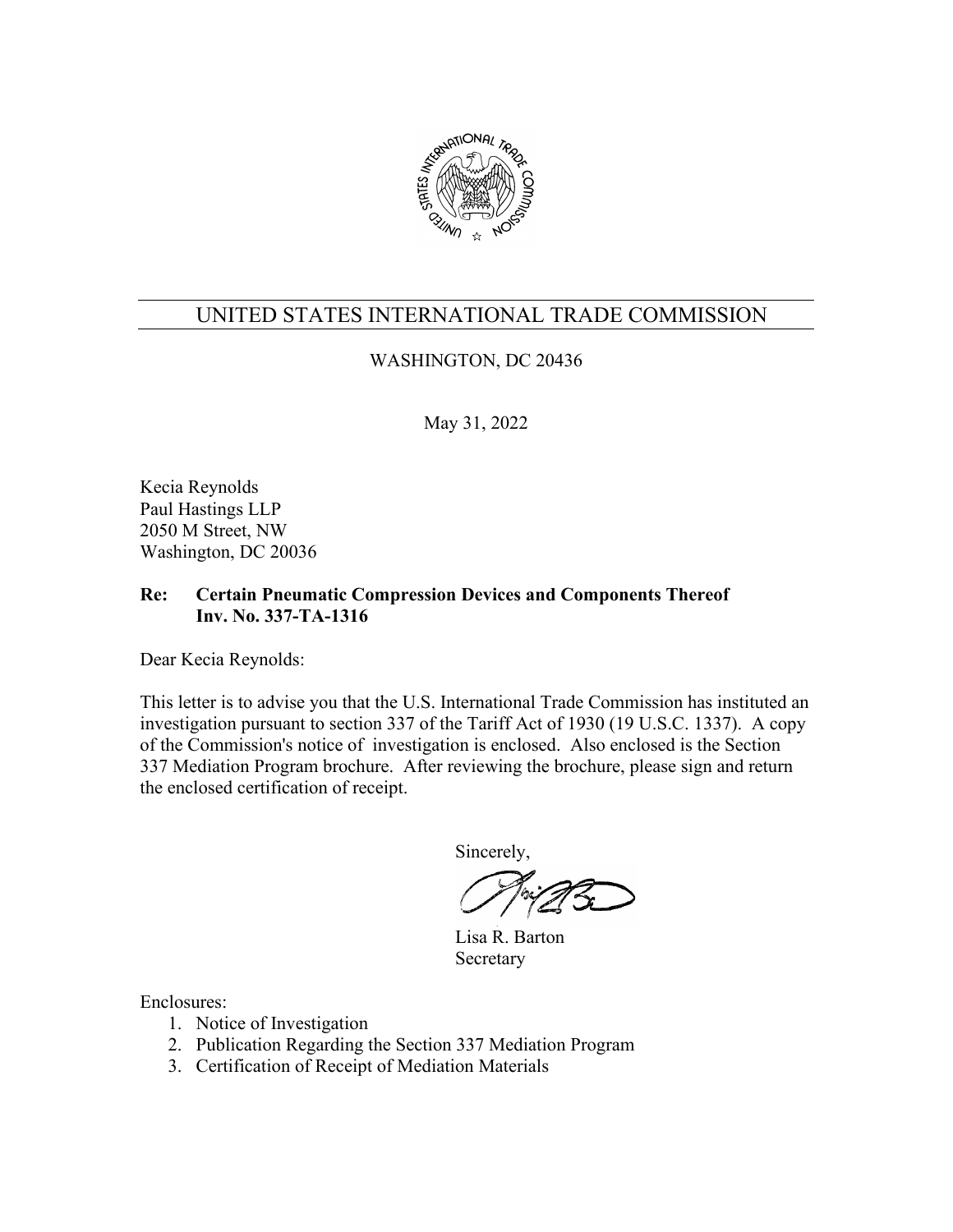

## WASHINGTON, DC 20436

May 31, 2022

Precision Holdings USA Inc. 2217 Plaza Drive Rocklin, CA 95765

### **Re: Certain Pneumatic Compression Devices and Components Thereof Inv. No. 337-TA-1316**

Dear Sir/Madam:

This letter is to advise you that the U.S. International Trade Commission has instituted an investigation pursuant to section 337 of the Tariff Act of 1930 (19 U.S.C. 1337). A copy of the Commission's notice of investigation is enclosed. Also enclosed is the Section 337 Mediation Program brochure. After reviewing the brochure, please sign and return the enclosed certification of receipt.

Sincerely,

 Lisa R. Barton Secretary

- 1. Notice of Investigation
- 2. Publication Regarding the Section 337 Mediation Program
- 3. Certification of Receipt of Mediation Materials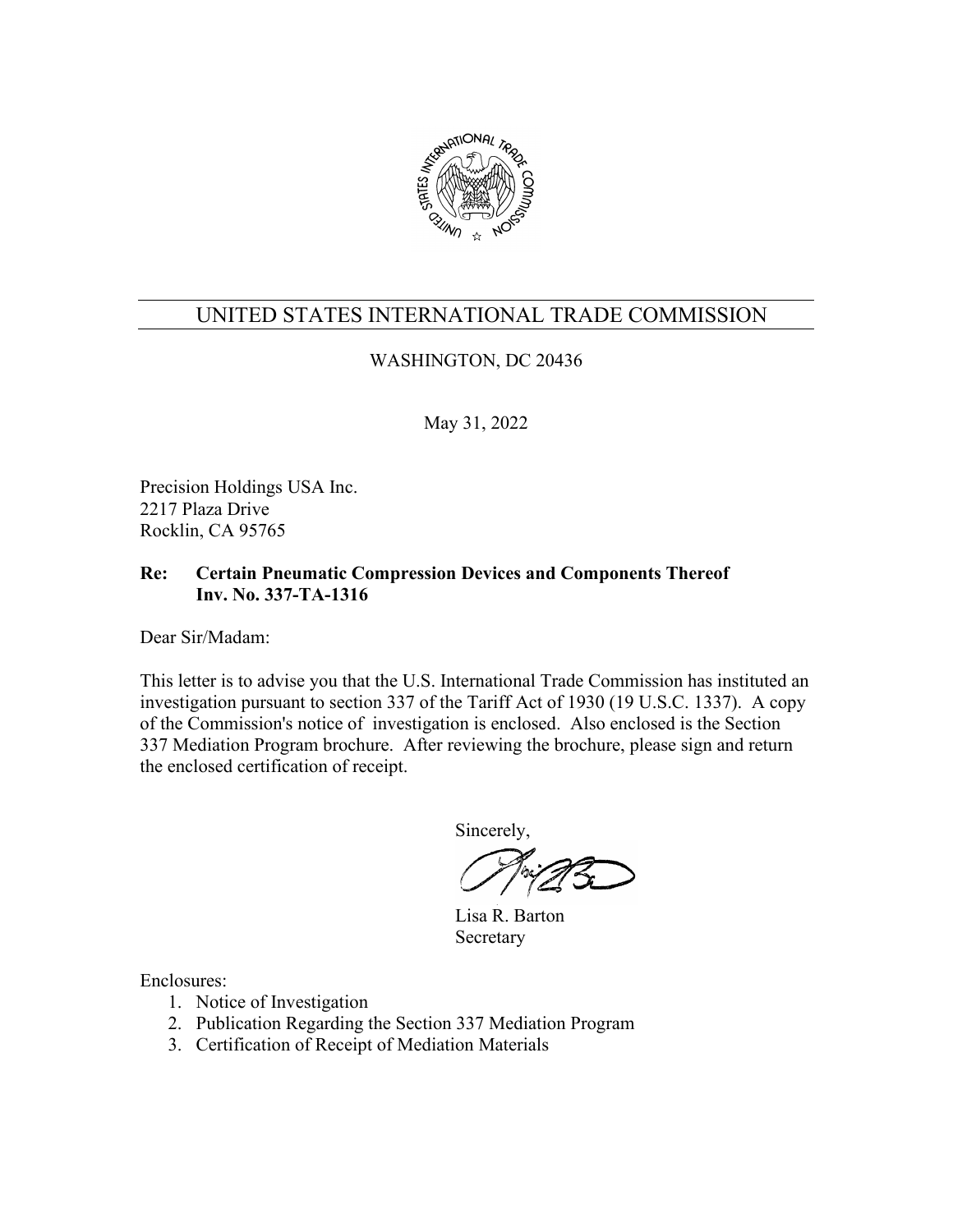

## WASHINGTON, DC 20436

May 31, 2022

Innovamed Health LLC 10 Westelm Garden San Antonio, TX 78230

### **Re: Certain Pneumatic Compression Devices and Components Thereof Inv. No. 337-TA-1316**

Dear Sir/Madam:

This letter is to advise you that the U.S. International Trade Commission has instituted an investigation pursuant to section 337 of the Tariff Act of 1930 (19 U.S.C. 1337). A copy of the Commission's notice of investigation is enclosed. Also enclosed is the Section 337 Mediation Program brochure. After reviewing the brochure, please sign and return the enclosed certification of receipt.

Sincerely,

 Lisa R. Barton Secretary

- 1. Notice of Investigation
- 2. Publication Regarding the Section 337 Mediation Program
- 3. Certification of Receipt of Mediation Materials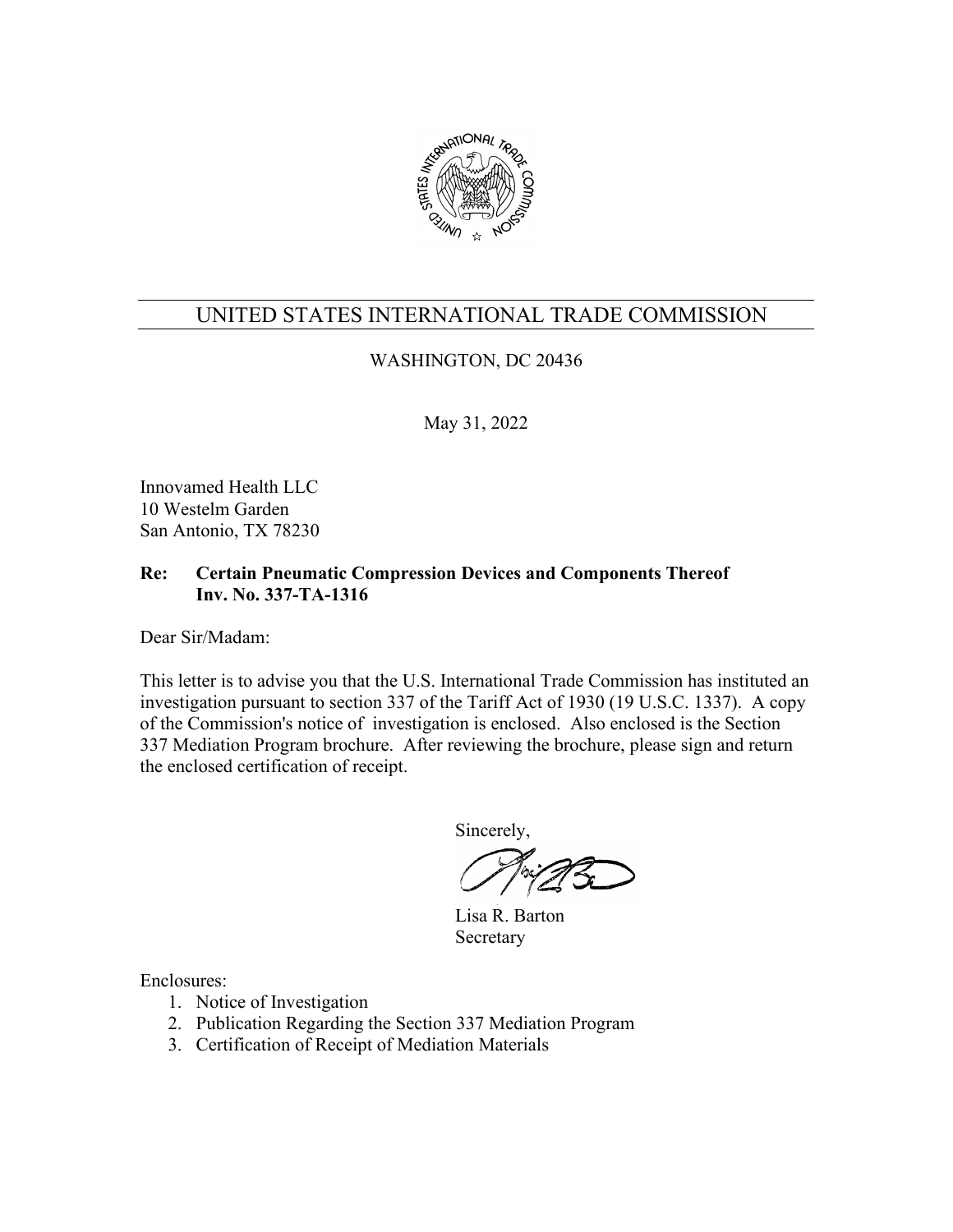

### WASHINGTON, DC 20436

May 31, 2022

ManaMed Inc. 5420 W. Charleston Boulevard Las Vegas, NV 89146

### **Re: Certain Pneumatic Compression Devices and Components Thereof**; **Investigation No. 337-TA-337-TA-1316**

Dear Sir/Madam:

This letter is to advise you that the United States International Trade Commission has instituted an investigation pursuant to Section 337 of the Tariff Act of 1930 (19 U.S.C. 1337). **ManaMed Inc.** is a named respondent in this investigation.

We are hereby serving you with a copy of the Complaint and the Notice of Investigation issued in this matter. Enclosed is a copy of the Code of Federal Regulations. Also enclosed is a the Section 337 Mediation Program brochure. After reviewing this brochure, please sign and return the enclosed certification of receipt.

Please note that the Notice requires a response to the allegations in the Complaint and the response must be received not later than twenty (20) days after the date of service of the Complaint. Failure to file a response may result in inferences being drawn against your interests.

Sincerely,

Lisa R. Barton Secretary

- 1. Complaint
- 2. Notice of Investigation
- 3. Code of Federal Regulation
- 4. Publication Regarding the Section 337 Mediation Program
- 5. Certification of Receipt of Mediation Materials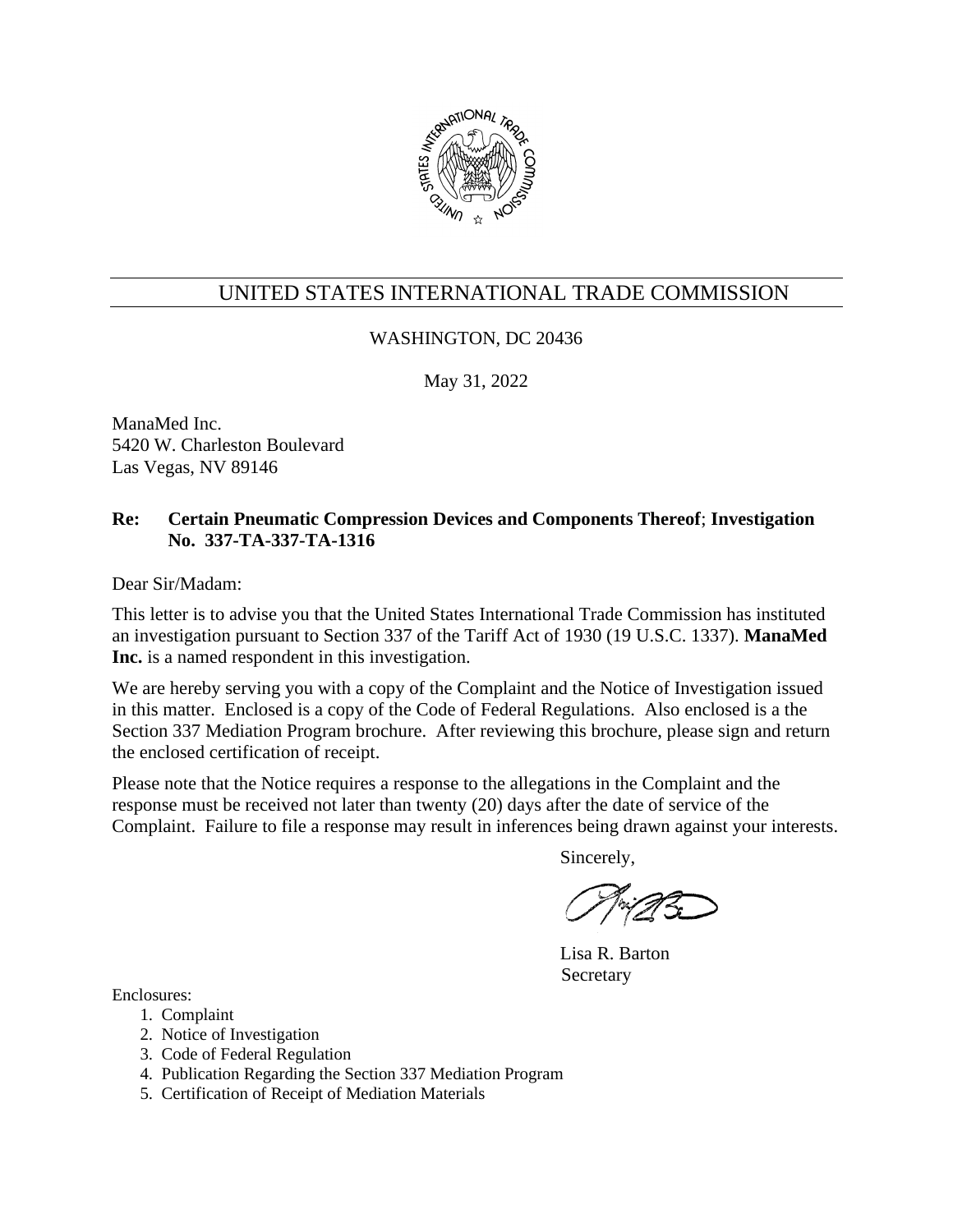

### WASHINGTON, DC 20436

May 31, 2022

Grandway Healthcare Limited Rm 1705, Kinox Centre No. 9 Hung To Rd., Kwun Tong Kowloon, Hong Kong, S.A.R China

#### **Re: Certain Pneumatic Compression Devices and Components Thereof**; **Investigation No. 337-TA-337-TA-1316**

Dear Sir/Madam:

This letter is to advise you that the United States International Trade Commission has instituted an investigation pursuant to Section 337 of the Tariff Act of 1930 (19 U.S.C. 1337). **Grandway Healthcare Limited** is a named respondent in this investigation.

We are hereby serving you with a copy of the Complaint and the Notice of Investigation issued in this matter. Enclosed is a copy of the Code of Federal Regulations. Also enclosed is a the Section 337 Mediation Program brochure. After reviewing this brochure, please sign and return the enclosed certification of receipt.

Please note that the Notice requires a response to the allegations in the Complaint and the response must be received not later than twenty (20) days after the date of service of the Complaint. Failure to file a response may result in inferences being drawn against your interests.

Sincerely,

Lisa R. Barton **Secretary** 

- 1. Complaint
- 2. Notice of Investigation
- 3. Code of Federal Regulation
- 4. Publication Regarding the Section 337 Mediation Program
- 5. Certification of Receipt of Mediation Materials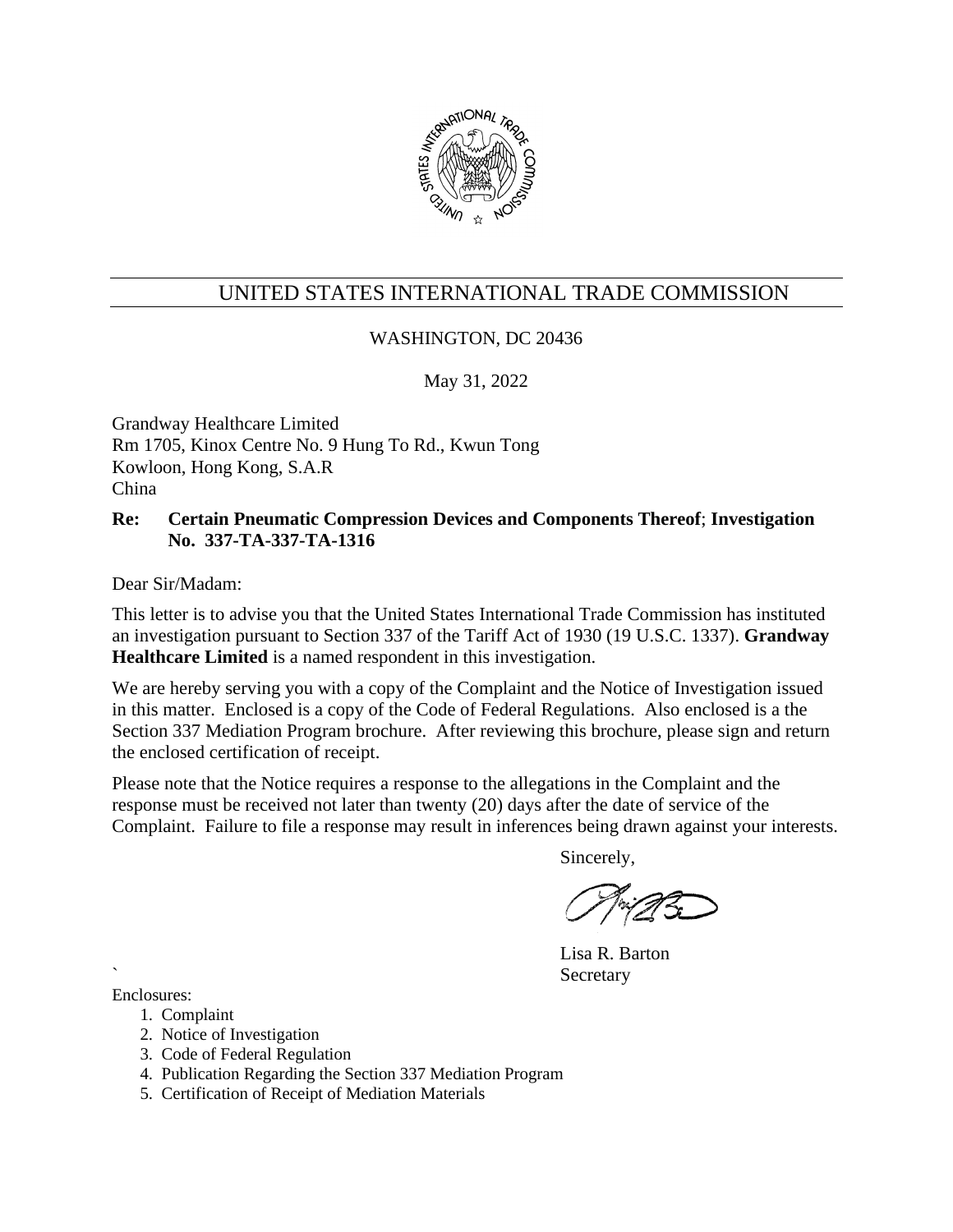

### WASHINGTON, DC 20436

May 31, 2022

Vive Health LLC d/b/a Coretech 8955 Fontana Del Sol Way Naples, FL 34109

### **Re: Certain Pneumatic Compression Devices and Components Thereof**; **Investigation No. 337-TA-337-TA-1316**

Dear Sir/Madam:

This letter is to advise you that the United States International Trade Commission has instituted an investigation pursuant to Section 337 of the Tariff Act of 1930 (19 U.S.C. 1337). **Vive Health LLC d/b/a Coretech** is a named respondent in this investigation.

We are hereby serving you with a copy of the Complaint and the Notice of Investigation issued in this matter. Enclosed is a copy of the Code of Federal Regulations. Also enclosed is a the Section 337 Mediation Program brochure. After reviewing this brochure, please sign and return the enclosed certification of receipt.

Please note that the Notice requires a response to the allegations in the Complaint and the response must be received not later than twenty (20) days after the date of service of the Complaint. Failure to file a response may result in inferences being drawn against your interests.

Sincerely,

Lisa R. Barton **Secretary** 

- 1. Complaint
- 2. Notice of Investigation
- 3. Code of Federal Regulation
- 4. Publication Regarding the Section 337 Mediation Program
- 5. Certification of Receipt of Mediation Materials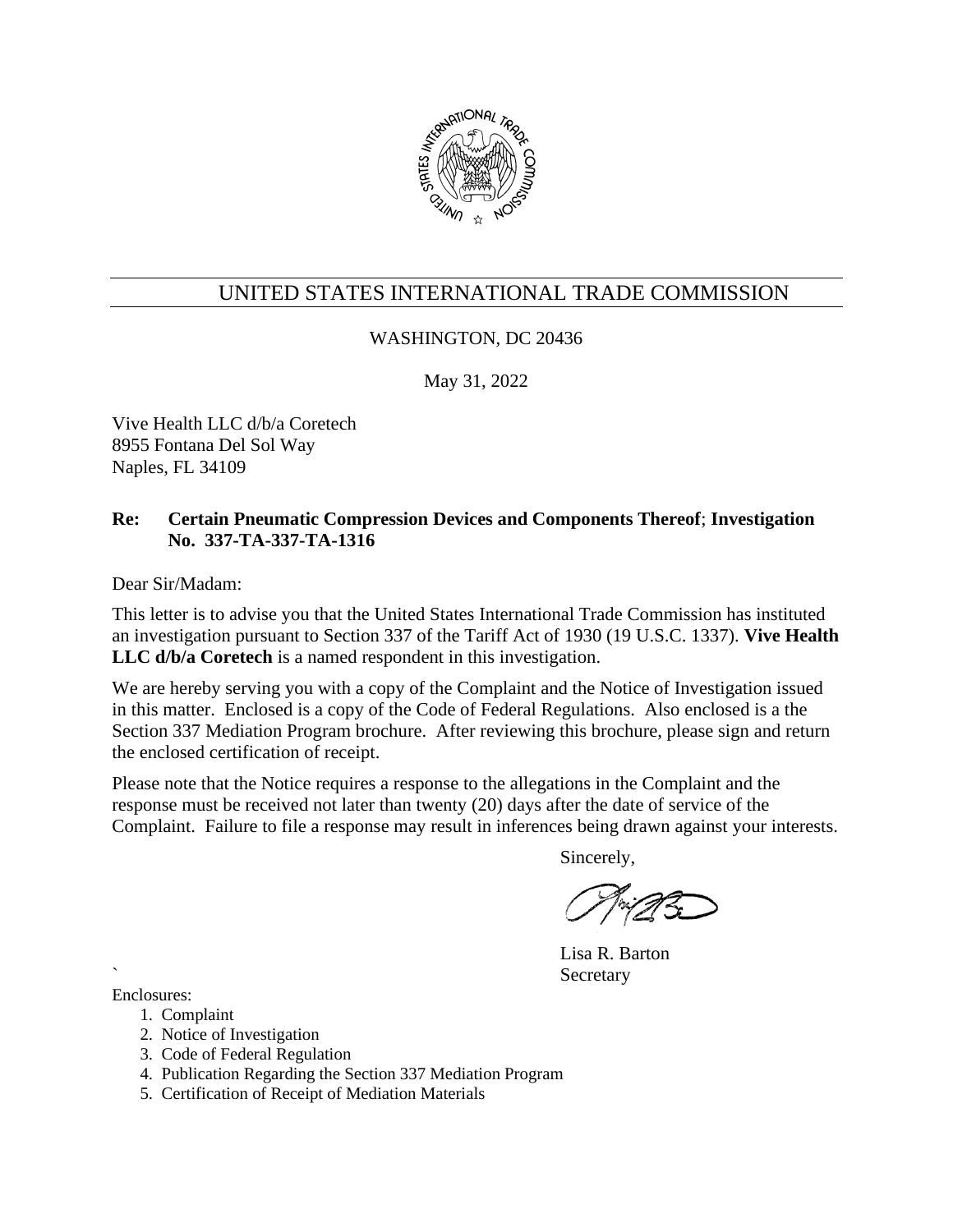

### WASHINGTON, DC 20436

May 31, 2022

Medline Industries Inc. 3 Lakes Drive Northfield, IL 60093

### **Re: Certain Pneumatic Compression Devices and Components Thereof**; **Investigation No. 337-TA-337-TA-1316**

Dear Sir/Madam:

This letter is to advise you that the United States International Trade Commission has instituted an investigation pursuant to Section 337 of the Tariff Act of 1930 (19 U.S.C. 1337). **Medline Industries Inc.** is a named respondent in this investigation.

We are hereby serving you with a copy of the Complaint and the Notice of Investigation issued in this matter. Enclosed is a copy of the Code of Federal Regulations. Also enclosed is a the Section 337 Mediation Program brochure. After reviewing this brochure, please sign and return the enclosed certification of receipt.

Please note that the Notice requires a response to the allegations in the Complaint and the response must be received not later than twenty (20) days after the date of service of the Complaint. Failure to file a response may result in inferences being drawn against your interests.

Sincerely,

Lisa R. Barton **Secretary** 

- 1. Complaint
- 2. Notice of Investigation
- 3. Code of Federal Regulation
- 4. Publication Regarding the Section 337 Mediation Program
- 5. Certification of Receipt of Mediation Materials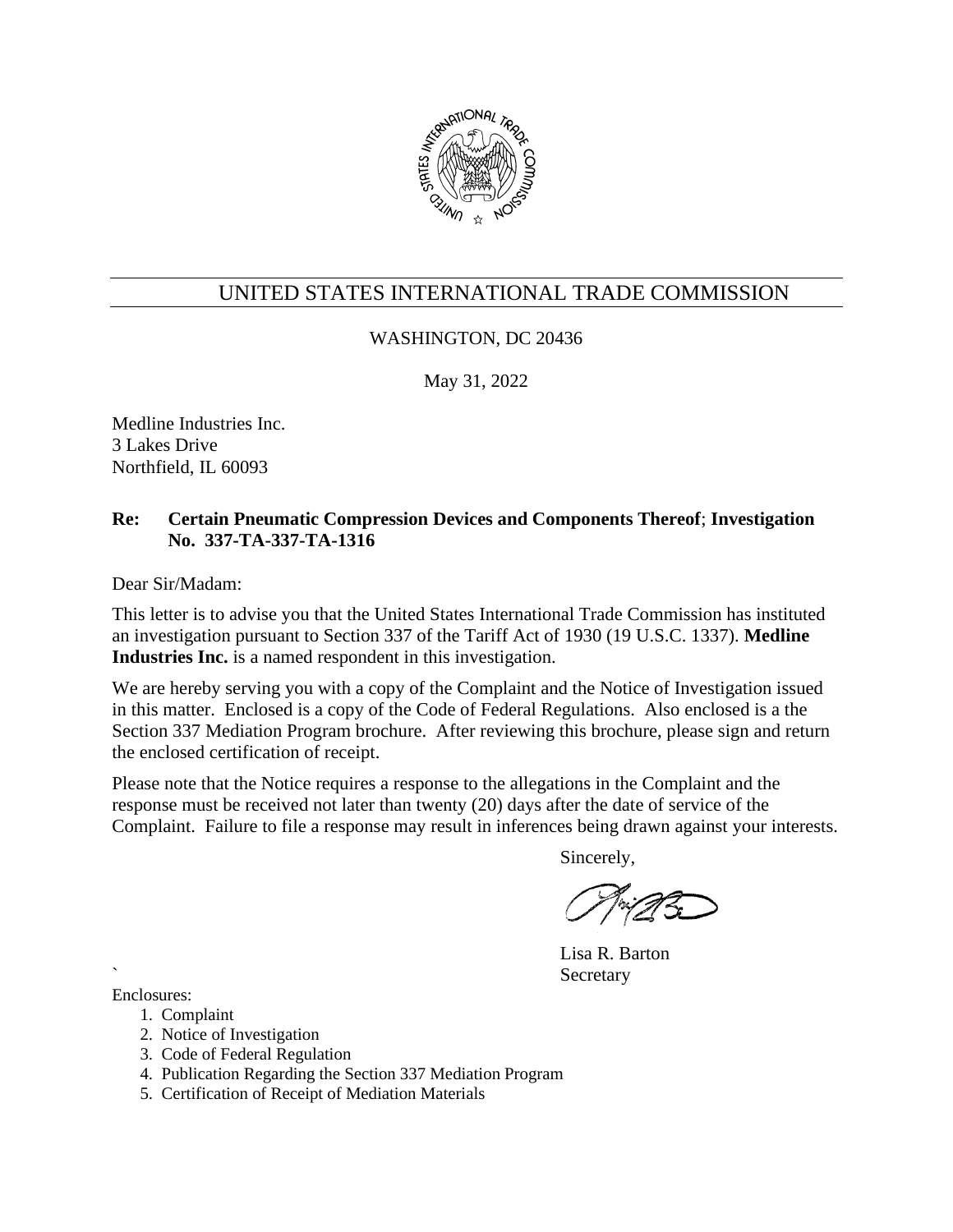**Hong Kong Economic and Trade Office 1520 18th Street, NW Washington, DC 20036**

#### **Re: Certain Pneumatic Compression Devices and Components Thereof Inv. No. 337-TA-1316**

Dear Sir/Madam:

This letter is to advise you that the United States International Trade Commission has instituted an investigation pursuant to Section 337 of the Tariff Act of 1930 (19 U.S.C. 1337). One or more of the parties named in the investigation is located in **Hong Kong**.

Pursuant to Commission Rule 210.11(a) (3), we are hereby serving you with a copy of the Complaint filed in this investigation together with a copy of the Commission's Notice of Investigation.

Sincerely,

 Lisa R. Barton Secretary

- 1. Complaint
- 2. Notice of Investigation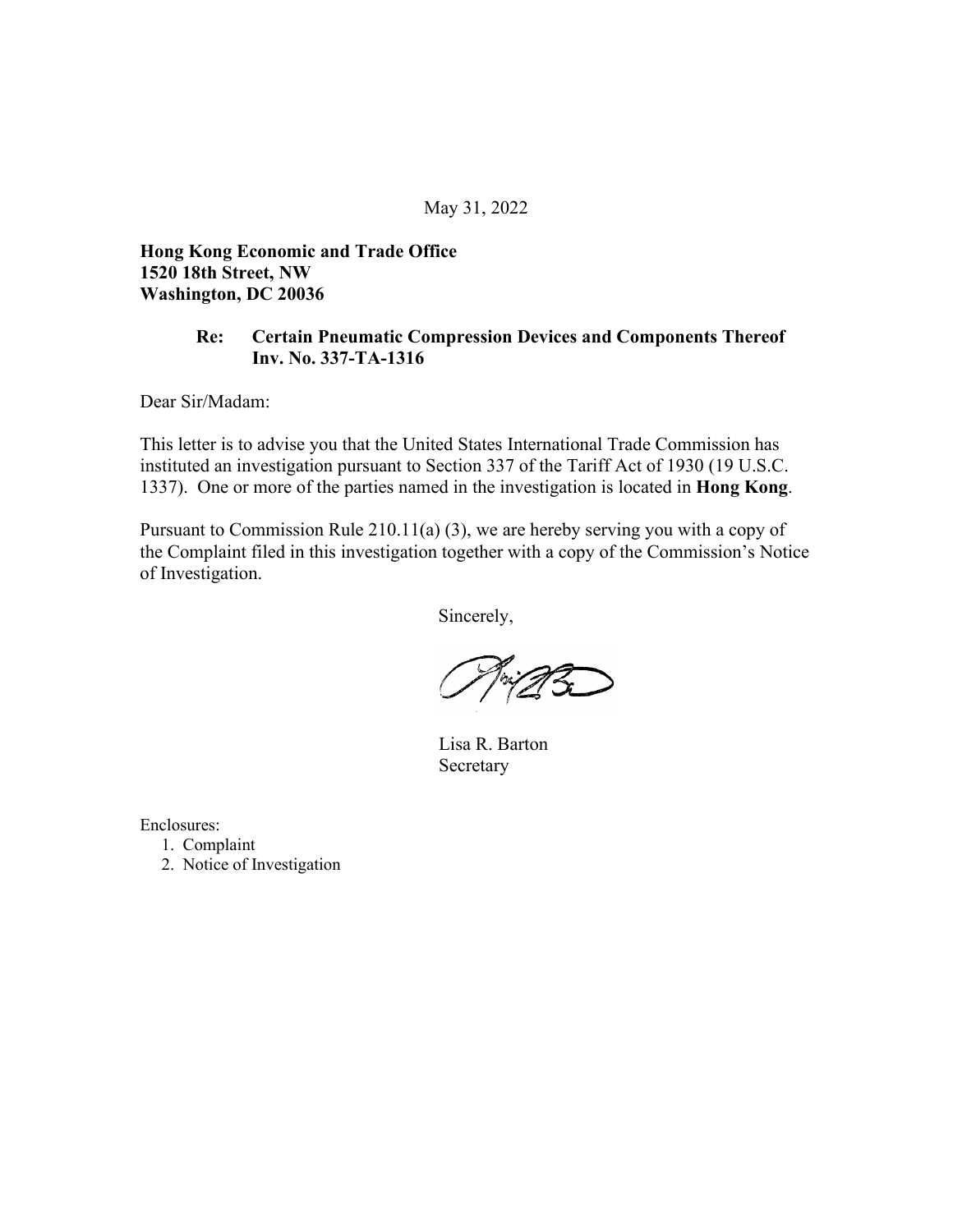

## WASHINGTON, DC 20436

May 31, 2022

Lynda Marshall International Section Antitrust Division U.S. Dept of Justice 450 5th Street NW, Room 11000 Washington, DC 20530

## **Re: Certain Pneumatic Compression Devices and Components Thereof; Investigation No. 337-TA-1316**

Dear Lynda Marshall:

This letter is to advise you that the United States International Trade Commission has instituted an investigation pursuant to Section 337 of the Tariff Act of 1930 (19 U.S.C. 1337). A copy of the Notice of Investigation is enclosed. Non-confidential copies of the Complaint and any supplements filed in the investigation will be provided upon request. Requests should be directed to Docket Services at (202) 205-1802.

If you have any questions concerning this investigation, please contact the Commission Investigative Attorney whose name and telephone number appear in the enclosed Notice.

Sincerely,

 Lisa R. Barton Secretary

Enclosure: 1. Notice of Investigation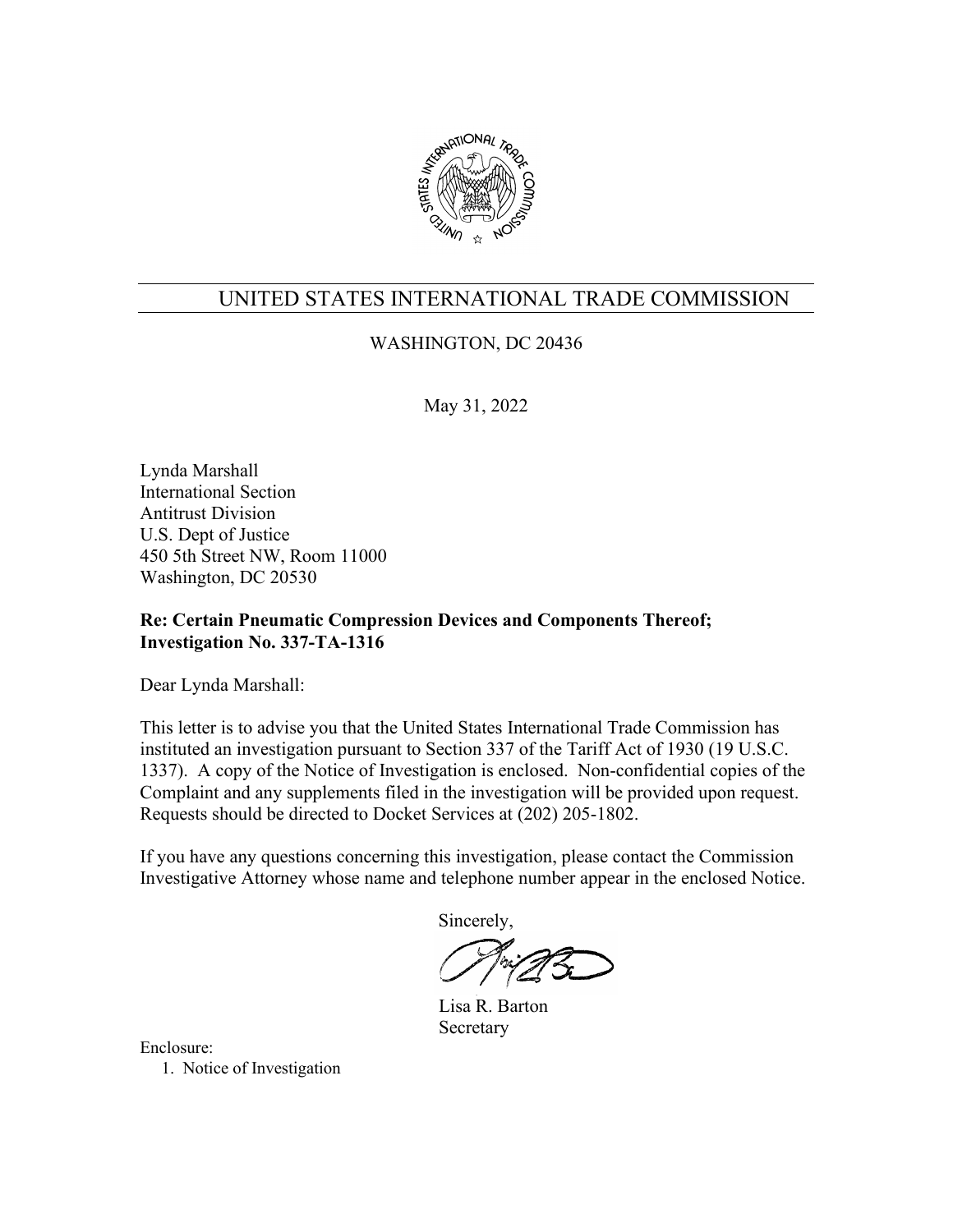

## WASHINGTON, DC 20436

May 31, 2022

Dax Terrill, Chief Exclusion Order Enforcement Branch U.S. Customs and Border Protection Regulations and Rulings 90 K Street NE, 10th Floor Washington, DC 20229-1177

## **Re: Certain Pneumatic Compression Devices and Components Thereof; Investigation No. 337-TA-1316**

Dear Dax Terrill:

This letter is to advise you that the United States International Trade Commission has instituted an investigation pursuant to Section 337 of the Tariff Act of 1930 (19 U.S.C. 1337). A copy of the Notice of Investigation is enclosed. Non-confidential copies of the Complaint and any supplements filed in the investigation will be provided upon request. Requests should be directed to Docket Services at (202) 205-1802.

If you have any questions concerning this investigation, please contact the Commission Investigative Attorney whose name and telephone number appear in the enclosed Notice.

Sincerely,

 Lisa R. Barton Secretary

Enclosure: 1. Notice of Investigation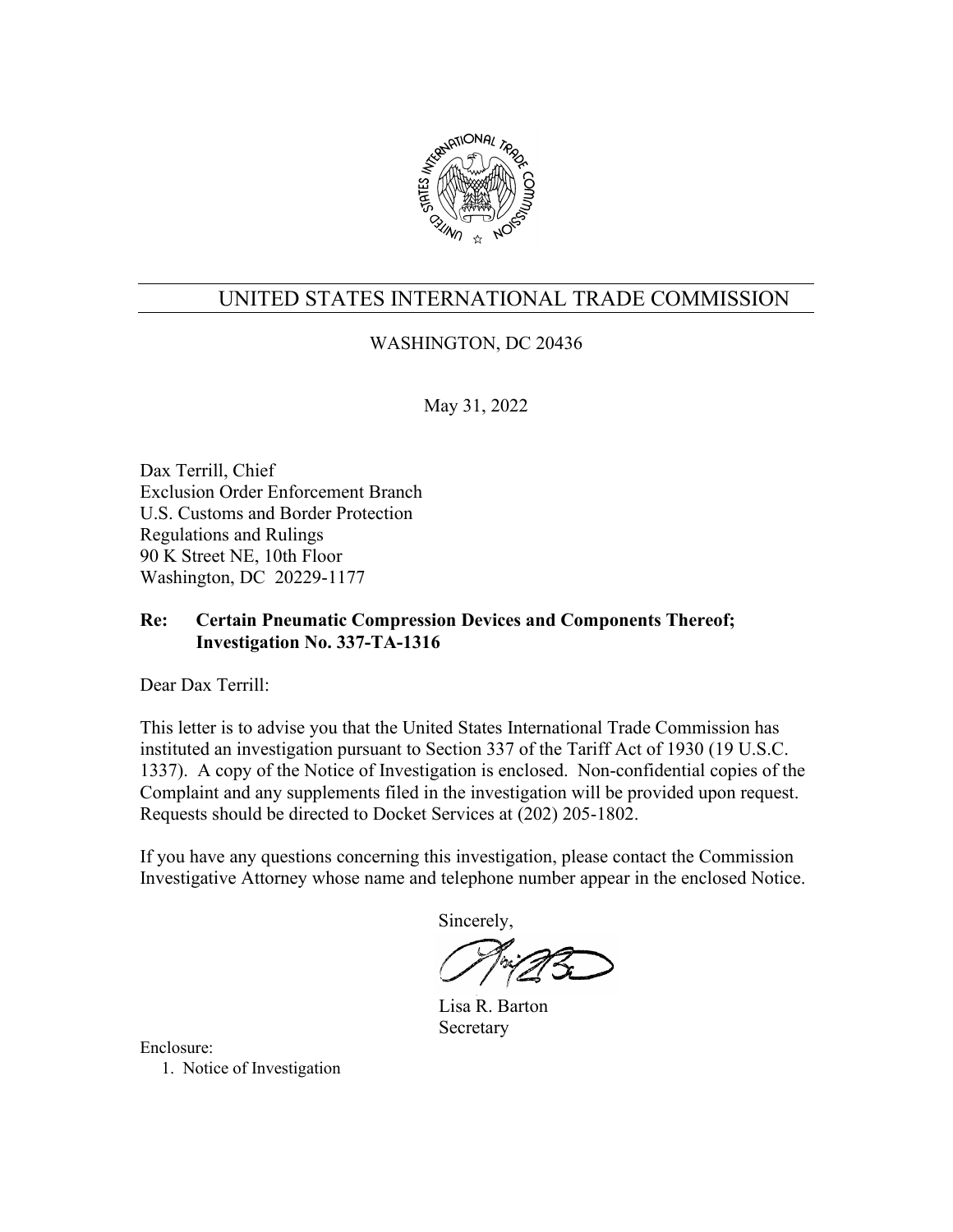

## WASHINGTON, DC 20436

May 31, 2022

Elizabeth Kraus, Deputy Director International Antitrust, Office of International Affairs Federal Trade Commission 600 Pennsylvania Avenue, Room 498 Washington, DC 20580

### **Re: Certain Pneumatic Compression Devices and Components Thereof; Investigation No. 337-TA-1316**

Dear Elizabeth Kraus:

This letter is to advise you that the United States International Trade Commission has instituted an investigation pursuant to Section 337 of the Tariff Act of 1930 (19 U.S.C. 1337). A copy of the Notice of Investigation is enclosed. Non-confidential copies of the Complaint and any supplements filed in the investigation will be provided upon request. Requests should be directed to Docket Services at (202) 205-1802.

If you have any questions concerning this investigation, please contact the Commission Investigative Attorney whose name and telephone number appear in the enclosed Notice.

Sincerely,

 Lisa R. Barton Secretary

Enclosure:

1. Notice of Investigation

May 31, 2022